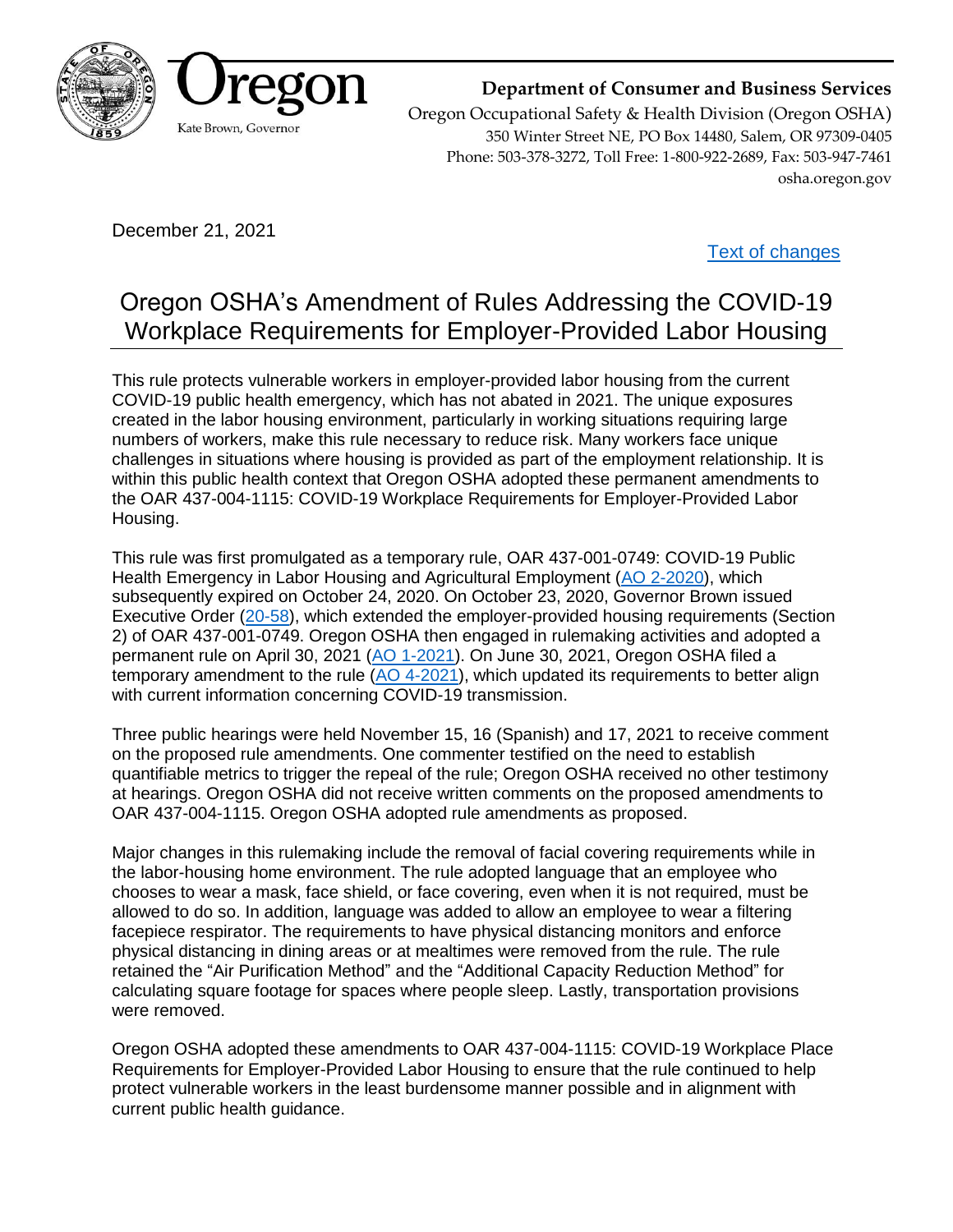It is Oregon OSHA's intent to repeal all or parts of this rule once they are no longer necessary to address the COVID-19 pandemic in Oregon workplaces. Discussions on the appropriate policy response will continue via on-going meetings with the Oregon OSHA Partnership Committee, the Oregon Health Authority, the general workplace Infectious Disease Rulemaking Advisory Committee, and other stakeholders.

#### **This is Oregon OSHA Administrative Order 15-2021, adopted and effective December 21, 2021.**

**Oregon OSHA contact: Matthew Kaiser, Salem Central Office @ 503-378-3272, or email at [Matthew.C.Kaiser@dcbs.oregon.gov.](mailto:Matthew.C.Kaiser@dcbs.oregon.gov)**

Please visit our website [osha.oregon.gov/rules](https://osha.oregon.gov/rules/) to view our adopted rules, or select other rule activity from this page.

Note: In compliance with the Americans with Disabilities Act (ADA), this publication is available in alternative formats by calling 503-378-3272.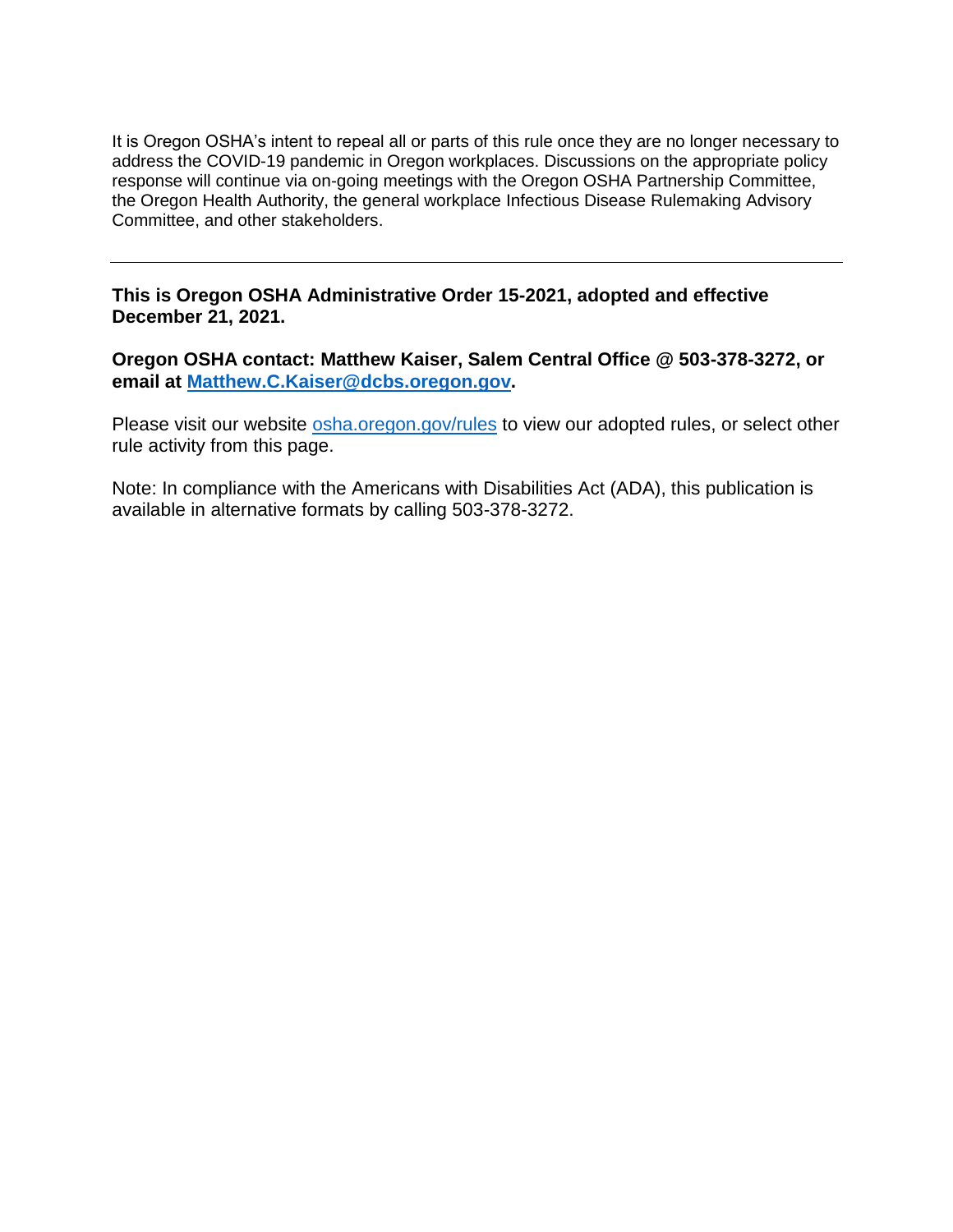#### Secretary of State Certificate and Order for Filing PERMANENT ADMINISTRATIVE RULES

I certify that the attached copies\* are true, full and correct copies of the PERMANENT Rule(s) adopted ON December 21, 2021 by the

| Date prior to or same as filing date |  |  |  |  |  |  |
|--------------------------------------|--|--|--|--|--|--|
|--------------------------------------|--|--|--|--|--|--|

|                                                                                                                                                                                                               | Department of Consumer & Business Services/Oregon Occupational Safety & Health Division | 437<br>Administrative Rules Chapter Number |  |  |  |
|---------------------------------------------------------------------------------------------------------------------------------------------------------------------------------------------------------------|-----------------------------------------------------------------------------------------|--------------------------------------------|--|--|--|
| Agency and Division<br>Lisa Appel<br><b>Rules Coordinator</b>                                                                                                                                                 | 350 Winter Street NE, Salem OR 97301-3882<br>Address                                    | 503-947-7449<br>Telephone                  |  |  |  |
| as Oregon OSHA Administrative Order 15-2021.<br>December 21, 2021<br>to become effective<br>Date upon filing or later                                                                                         |                                                                                         |                                            |  |  |  |
| Rulemaking Notice was published in the November 2021 Oregon Bulletin.**<br>Month and Year                                                                                                                     |                                                                                         |                                            |  |  |  |
| <b>RULE CAPTION</b>                                                                                                                                                                                           |                                                                                         |                                            |  |  |  |
| Amending Rules Addressing the COVID-19 Workplace Requirements for Employer-Provided Labor<br>Housing<br>Not more than 15 words that reasonably identifies the subject matter of the agency's intended action. |                                                                                         |                                            |  |  |  |
| <b>RULEMAKING ACTION</b>                                                                                                                                                                                      |                                                                                         |                                            |  |  |  |
| AMEND: OAR 437-004-1115                                                                                                                                                                                       |                                                                                         |                                            |  |  |  |

654.025(2), 654.035, 656.726(4) **ORS** 

Stat. Auth.

654,001 through 654.295 **ORS** 

Stats. Implemented

#### **RULEMAKING SUMMARY**

This rule protects vulnerable workers in employer-provided labor housing from the current COVID-19 public health emergency, which has not abated in 2021. The unique exposures created in the labor housing environment, particularly in working situations requiring large numbers of workers, make this rule necessary to reduce risk. Many workers face unique challenges in situations where housing is provided as part of the employment relationship. It is within this public health context that Oregon OSHA adopted these permanent amendments to the OAR 437-004-1115: COVID-19 Workplace Requirements for Employer-Provided Labor Housing.

This rule was first promulgated as a temporary rule, OAR 437-001-0749: COVID-19 Public Health Emergency in Labor Housing and Agricultural Employment (AO 2-2020), which subsequently expired on October 24, 2020. On October 23, 2020, Governor Brown issued Executive Order (20-58), which extended the employer-provided housing requirements (Section 2) of OAR 437-001-0749. Oregon OSHA then engaged in rulemaking activities and adopted a permanent rule on April 30, 2021 (AO 1-2021). On June 30, 2021, Oregon OSHA filed a temporary amendment to the rule (AO 4-2021), which updated its requirements to better align with current information concerning COVID-19 transmission.

Three public hearings were held November 15, 16 (Spanish) and 17, 2021 to receive comment on the proposed rule amendments. One commenter testified on the need to establish quantifiable metrics to trigger the repeal of the rule; Oregon OSHA received no other testimony at hearings. Oregon OSHA did not receive written comments on the proposed amendments to OAR 437-004-1115. Oregon OSHA adopted rule amendments as proposed.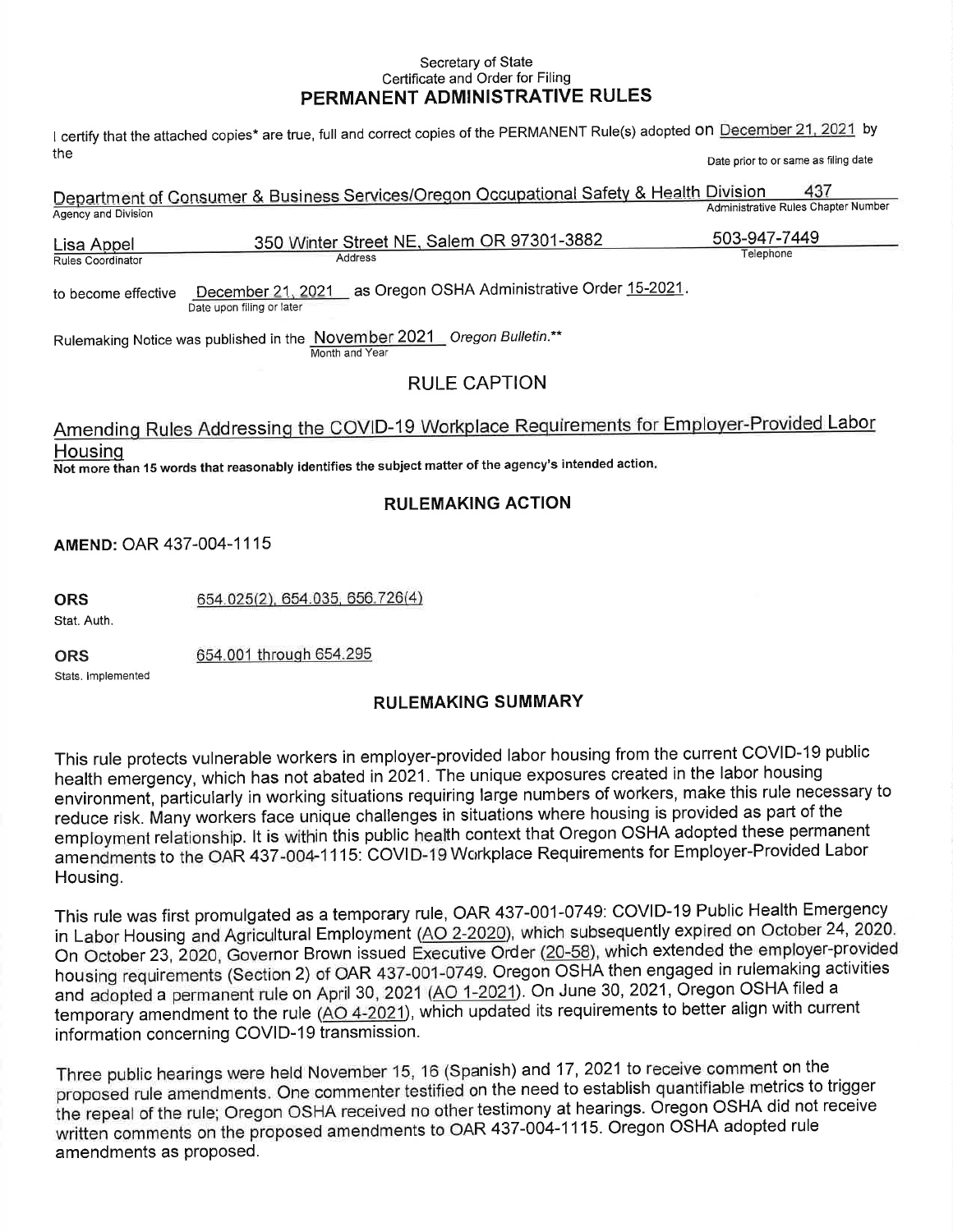Major changes in this rulemaking include the removal of facial covering requirements while in the labor-housing home environment. The rule adopted language that an employee who chooses to wear a mask, face shield, or face covering, even when it is not required, must be allowed to do so. In addition, language was added to allow an emplovee to wear a filtering facepiece respirator. The requirements to have physical distancing monitors and enforce physical distancing in dining areas or at mealtimes were removed from the rule. The rule retained the "Air Purification Method" and the "Additional Capacity Reduction Method" for calculating square footage for spaces where people sleep. Lastly, transportation provisions were removed.

Oregon OSHA adopted these amendments to OAR 437-004-1115: COVID-19 Workplace Place Requirements for Employer-Provided Labor Housing to ensure that the rule continued to help protect vulnerable workers in the least burdensome manner possible and in alignment with current public health quidance.

It is Oregon OSHA's intent to repeal all or parts of this rule once they are no longer necessary to address the COVID-19 pandemic in Oregon workplaces. Discussions on the appropriate policy response will continue via on-going meetings with the Oregon OSHA Partnership Committee, the Oregon Health Authority, the general workplace Infectious Disease Rulemaking Advisory Committee, and other stakeholders.

#### INDIVIDUAL RULE SUMMARY (By rule number)

Provide a brief summary of the rule (if new adoption), or a brief summary of changes made to the rule (if amending)

437-004-1115 – This rulemaking permanently amended requirements for employer-provided labor housing to address risks posed by the COVID-19 pandemic. Major changes in this rulemaking include the removal of facial covering requirements while in the labor-housing home environment. The rule adopted language that an employee who chooses to wear a mask, face shield, or face covering, even when it is not required, must be allowed to do so. In addition, language was added to allow an employee to wear a filtering facepiece respirator. The requirements to have physical distancing monitors and enforce physical distancing in dining areas or at mealtimes were removed from the rule. The rule retained the "Air Purification Method" and the "Additional Capacity Reduction Method" for calculating square footage for spaces where people sleep. Lastly, transportation provisions were removed.

Please visit the rules and laws section of our website at osha oregon gov/rules and select adopted rules in the rule making column to view our adopted rules.

Authorized Staner

Julie Love Printed name

12/21/2021 Date

\*With this original, file one photocopy of certificate, one paper copy of rules listed in Rulemaking Actions, and electronic copy of rules. \*\*The Oregon Bulletin is published on the 1st of each month and updates rules found in the OAR Compilation. For publication in Bulletin, rule and notice filings must be submitted by 5:00 pm on the 15th day of the preceding month unless this deadline falls on a weekend or legal holiday, when filings are accepted until 5:00 pm on the preceding workday. ARC 930-2005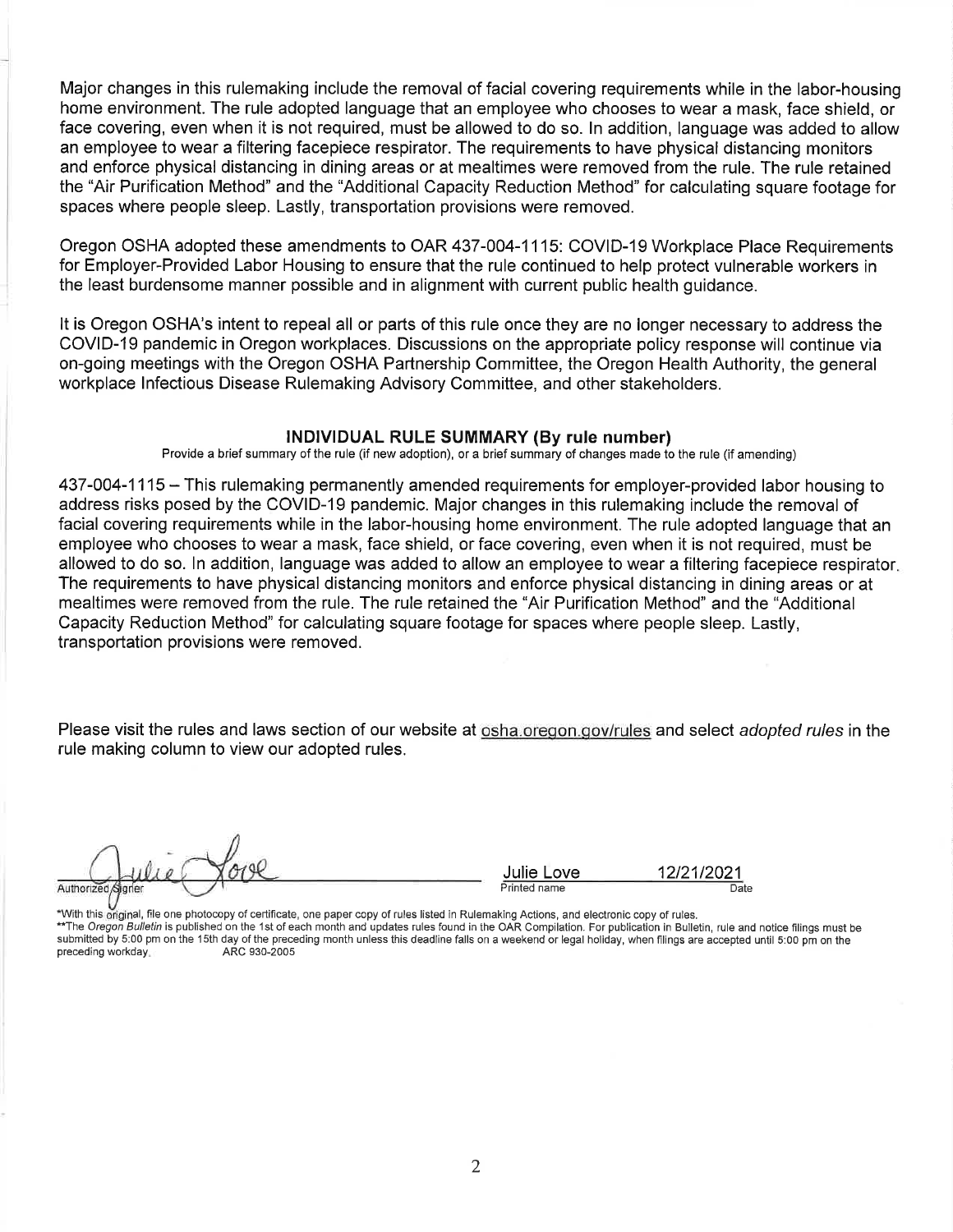OFFICE OF THE SECRETARY OF STATE SHEMIA FAGAN SECRETARY OF STATE

CHERYL MYERS DEPUTY SECRETARY OF STATE



OSHA 15-2021 CHAPTER 437 **DEPARTMENT OF CONSUMER AND BUSINESS SERVICES OREGON OCCUPATIONAL SAFETY AND HEALTH DIVISION**

FILING CAPTION: Amending Rules Addressing the COVID-19 Workplace Requirements for Employer-Provided Labor **Housing** 

EFFECTIVE DATE: 12/21/2021

AGENCY APPROVED DATE: 12/21/2021

CONTACT: Lisa Appel 503-947-7449 Lisa.APPEL@dcbs.oregon.gov

350 Winter Street NE Salem,OR 97301

Filed By: Lisa Appel Rules Coordinator

AMEND: 437-004-1115

REPEAL: Temporary 437-004-1115 from OSHA 4-2021

RULE TITLE: COVID-19 Workplace Requirements for Employer-Provided Labor Housing

NOTICE FILED DATE: 10/11/2021

RULE SUMMARY: 437-004-1115 – This rulemaking permanently amended requirements for employer-provided labor housing to address risks posed by the COVID-19 pandemic. Major changes in this rulemaking include the removal of facial covering requirements while in the labor-housing home environment. The rule adopted language that an employee who chooses to wear a mask, face shield, or face covering, even when it is not required, must be allowed to do so. In addition, language was added to allow an employee to wear a filtering facepiece respirator. The requirements to have physical distancing monitors and enforce physical distancing in dining areas or at mealtimes were removed from the rule. The rule retained the "Air Purification Method" and the "Additional Capacity Reduction Method" for calculating square footage for spaces where people sleep. Lastly, transportation provisions were removed. RULE TEXT:

Note: Oregon OSHA's temporary rule addressing COVID-19 in employer-provided labor housing expired on October 24, 2020, 180 days after its adoption. Under the Oregon Administrative Procedures Act, a temporary rule cannot be renewed or extended beyond 180 days. Therefore, Governor Brown issued an Executive Order 20-58 extending the requirements of employer-provided labor housing of the temporary rule. The Executive Order expired on April 30, 2021. In order to extend protections for workers against COVID-19, which remains a significant concern, Oregon OSHA adopted this rule following the normal process for permanent rulemaking. However, the purpose of this rule is to address the COVID-19 pandemic in employer-provided housing in Oregon. Oregon OSHA will repeal the rule when it is no longer necessary to address that pandemic. Because it is not possible to assign a specific time for that decision, Oregon OSHA will consult with the Oregon OSHA Partnership Committee, the Oregon Health Authority, and other stakeholders as circumstances change to determine when all or parts of the rule can be appropriately repealed. The first of these discussions took place in June 2021, and they will continue every month until the rule has been repealed. In

#### ARCHIVES DIVISION

STEPHANIE CLARK DIRECTOR

800 SUMMER STREET NE SALEM, OR 97310 503-373-0701

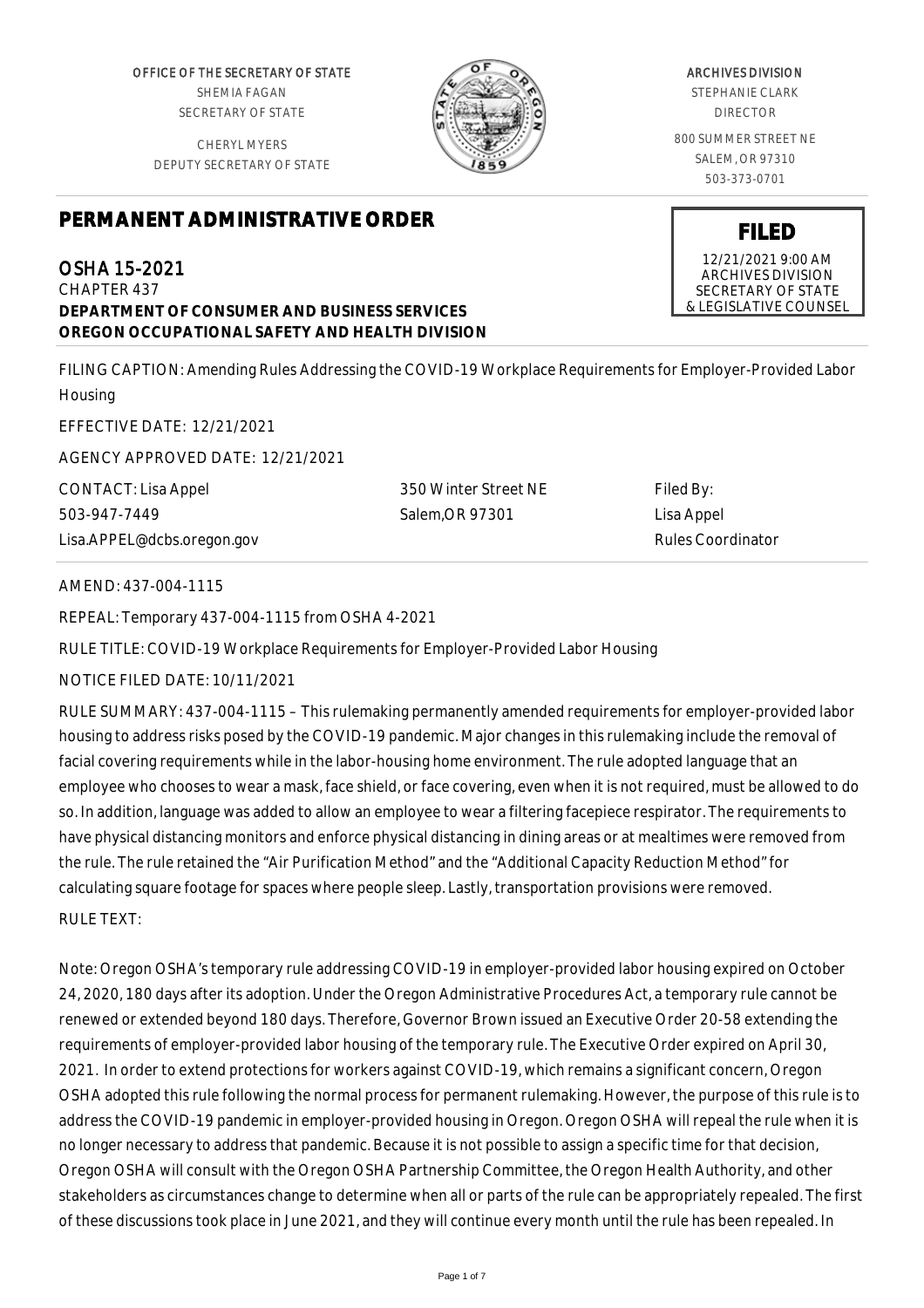making determinations about when to repeal all or parts of the rule, Oregon OSHA and its stakeholders will consider indicators and other information such as (but not limited to) Executive Orders issued by the Governor, guidance issued by the Oregon Health Authority (OHA) and the Centers for Disease Control, infection rates (including the rate of spread of COVID-19 variants), positivity rates, and vaccination rates, as well as indicators of severity such as hospitalizations and fatalities.

#### (1) Scope and application.

(a) This rule applies to all employer-provided labor housing and other employer-provided housing, whether such housing is otherwise currently covered by OAR 437-004-1120 "Agricultural Labor Housing and Related Facilities" or by 29 CFR 1910.142 and OAR 437-002-0142 "Labor Camps." To the degree an actual conflict exists between the two rules, this rule takes precedence. To the degree that this rule does not address an issue, or no actual conflict exists, the requirements of the preexisting rule also apply. The requirements of this rule apply to all labor housing sites owned, operated, or allowed to operate on property under the jurisdiction of any state or municipal authority unless such housing is provided by someone other than the employer specifically to respond to a public health emergency. The requirements of this rule supersede those contained in section 3 of OAR 437-001-0744 (COVID-19 Requirements for All Workplaces), specifically as they relate to ventilation, facial coverings, physical distancing measures, and sanitation. All other applicable requirements of OAR 437-001-0744 remain in effect.

(b) These rules apply to any place, or area of land, where there are living areas, manufactured or prefabricated homes or dwellings, or other housing provided by a farmer, farm labor contractor, agricultural employer, or other person in connection with the recruitment of workers of an agricultural employer as defined in OAR 437-004-0001. These rules also apply to any such housing provided by an employer or other person in connection with the employment of workers in any non-agricultural business activity.

(c) These rules apply to any type of labor housing and related facilities together with the tract of land established or to be established, operated or maintained for housing workers with or without families, whether or not rent is paid or collected.

(d) Manufactured dwellings and homes must comply with specifications for construction of sleeping places, unless they comply with ORS 446.155 to 446.185 and OAR 918-500-0020(2), which have the requirements and specifications for sanitation and safety design for manufactured dwellings.

(e) These rules apply to housing given to, rented, leased to, or otherwise provided to employees for use while employed and provided or allowed either by the employer, a representative of the employer, or a housing operator.

(f) These rules, unless otherwise stated, apply to all occupants of the labor housing and facilities.

(g) These rules apply to all labor housing sites owned, operated, or allowed to operate on property under the jurisdiction of any state or municipal authority unless such housing is provided by someone other than the employer specifically to respond to a public health emergency.

(h) Violations relating to the occupants' personal housekeeping practices in facilities that are not common use will not result in citations to the employer.

(i) For the purposes of OAR 437-004-1120, labor contractors as defined in ORS 658.405 are employers.

(j) Charging occupants for required services. Operators must not charge for services required by these rules: OAR 437- 004-1120, OAR 437-001-0744, and OAR 437-004-1115. This prohibits pay-per-use toilets, pay-per-use bathing facilities, payment for use of air purifiers, or any other method of paying for individual service requirements. (k) This rule does not apply to:

(A) Hotels or motels that provide similar housing commercially to the public on the same terms as they do to workers. This includes hotels or motels that have been temporarily closed due to the current COVID-19 public health emergency, but that restore their operations on a limited basis to allow employers to house workers in the facility, provided that the following conditions are met.

(i) The hotel or motel facility must be licensed and meet the other requirements in OAR 333, Division 29, Travelers' Accommodation.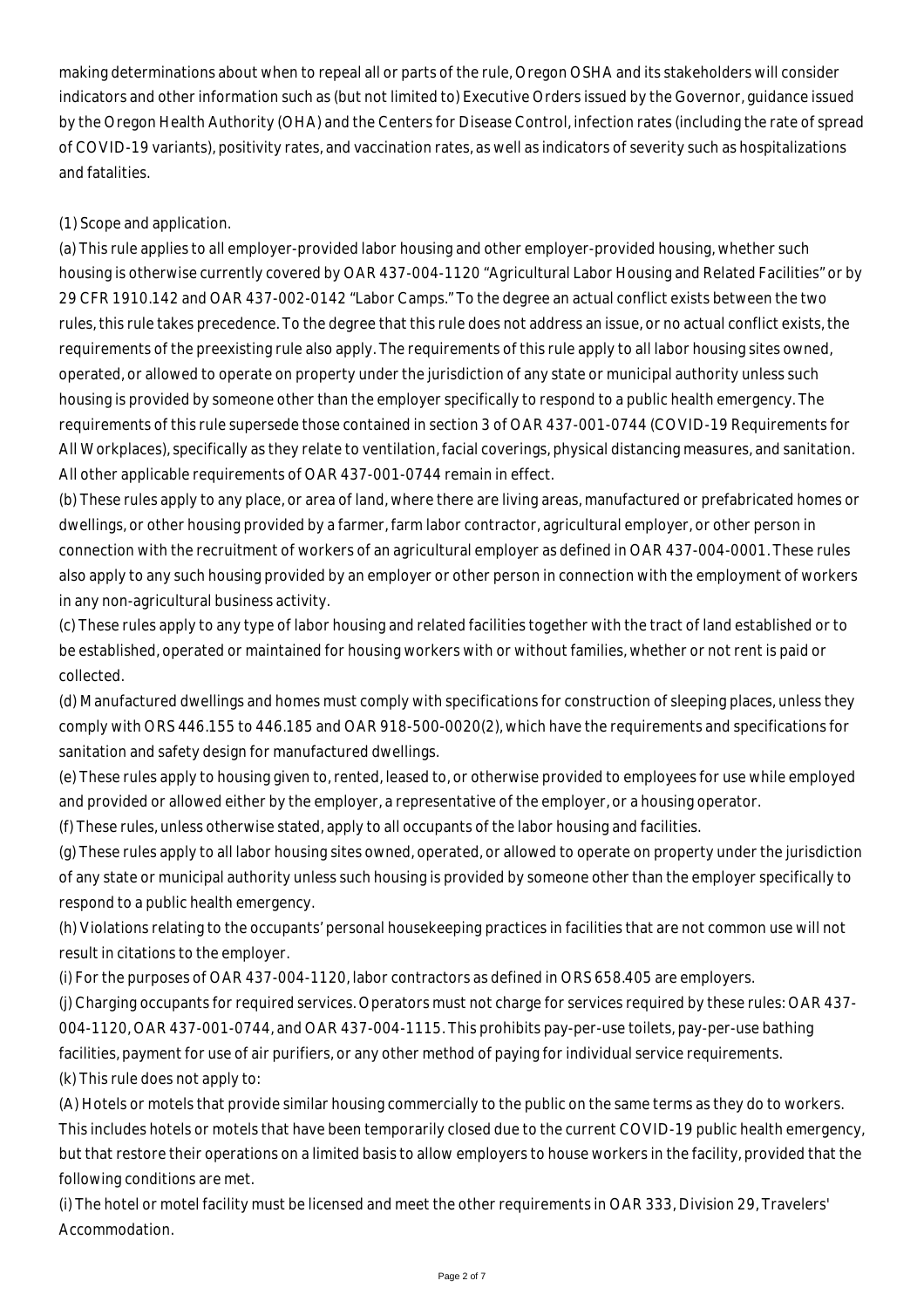(ii) The rooms provided must maintain the configuration typically offered to travelers (while this does not preclude changing the arrangement of beds, it does preclude the addition of bunk beds or other measures to increase the occupancy of the room).

(iii) Room assignment must ensure privacy and separation for families and to unrelated occupants of different genders. (iv) The occupied rooms must continue to receive regular services for cleaning and for the laundry of linens used by guests.

(v) The rooms must not be modified to include kitchen facilities not already part of the room as previously available to guests.

Note: Because such facilities are exempt from this rule, the presence of a preexisting kitchenette or other food preparation facility does not trigger the square footage requirements of the rule.

(B) Accommodations subject to licensing such as manufactured dwelling parks, organizational camps, travelers' accommodations or recreation vehicle parks and open to the general public on the same terms.

(C) Manufactured homes or dwellings being moved regularly from place to place, because of the work, when at parks or camps meant for parking mobile vehicles and open to the general public on the same terms.

(2) Definitions.

(a) Air purifier – means a HEPA-filter equipped device that is designed for and capable of removing aerosols (including airborne droplets and solid particles) from the air through physical or chemical means and that is capable of improving the indoor air quality in areas where such purifiers are properly operated.

(b) High-efficiency particulate air (HEPA) filter – means a filter that is at least 99.97 percent efficient in removing monodisperse particles of 0.3 micrometers ( $\mu$ m) in diameter.

(c) Common area – means building lobbies, reception areas, waiting rooms, restrooms, break rooms, eating areas, smoking areas, locker rooms, bathing areas, transit lounges, conference rooms, or other locations indoors or outdoors that multiple individuals may use or congregate that employers operate or control.

(d) High-touch surface – means equipment or surfaces that are handled frequently throughout the day by multiple individuals. High-touch surfaces can include, but are not limited to, countertops, tabletops, credit card terminals, doorknobs, door handles, digital kiosks, touch-screen enabled devices, light switches, handrails, elevator control panels, and steering wheels in work vehicles.

(e) Household – means a group of persons who lived in the same residence prior to arriving at the employer-provided housing. Households may have unrelated individuals or families living together or may be a family unit.

(f) Shared equipment – means devices or tools that are used by multiple employees or other individuals including, but not limited to, computers, phones, and work vehicles.

(3) Ventilation. Ensure that existing ventilation systems are optimized in accordance with subsection OAR 437-001- 0744(3)(f). Additionally, employers must increase air circulation and ventilation by opening windows and doors in labor housing when doing so is safe for the occupants in regards to weather conditions (hot or cold), pesticide application, and other potential hazards. Fans should be used indoors only when windows or doors are open to the outdoors in order to circulate indoor and outdoor air. Do not open windows and doors if doing so poses a safety risk to employees.

Note: The use of portable ventilation units or air purifying devices equipped with HEPA filters is required when used in conjunction with "Air Purification Method" of Table 1, to provide additional air flow in housing.

(4) Masks, face Coverings, and face shields. Oregon OSHA no longer requires employers to ensure that individuals in the labor housing wear a mask, face covering, or face shield as source control.

(a) If an employee chooses to wear a mask, face shield, or face covering even when not required, the employer must allow them to do so.

(b) When an employee chooses to wear a filtering facepiece respirator to protect against COVID-19, the employer must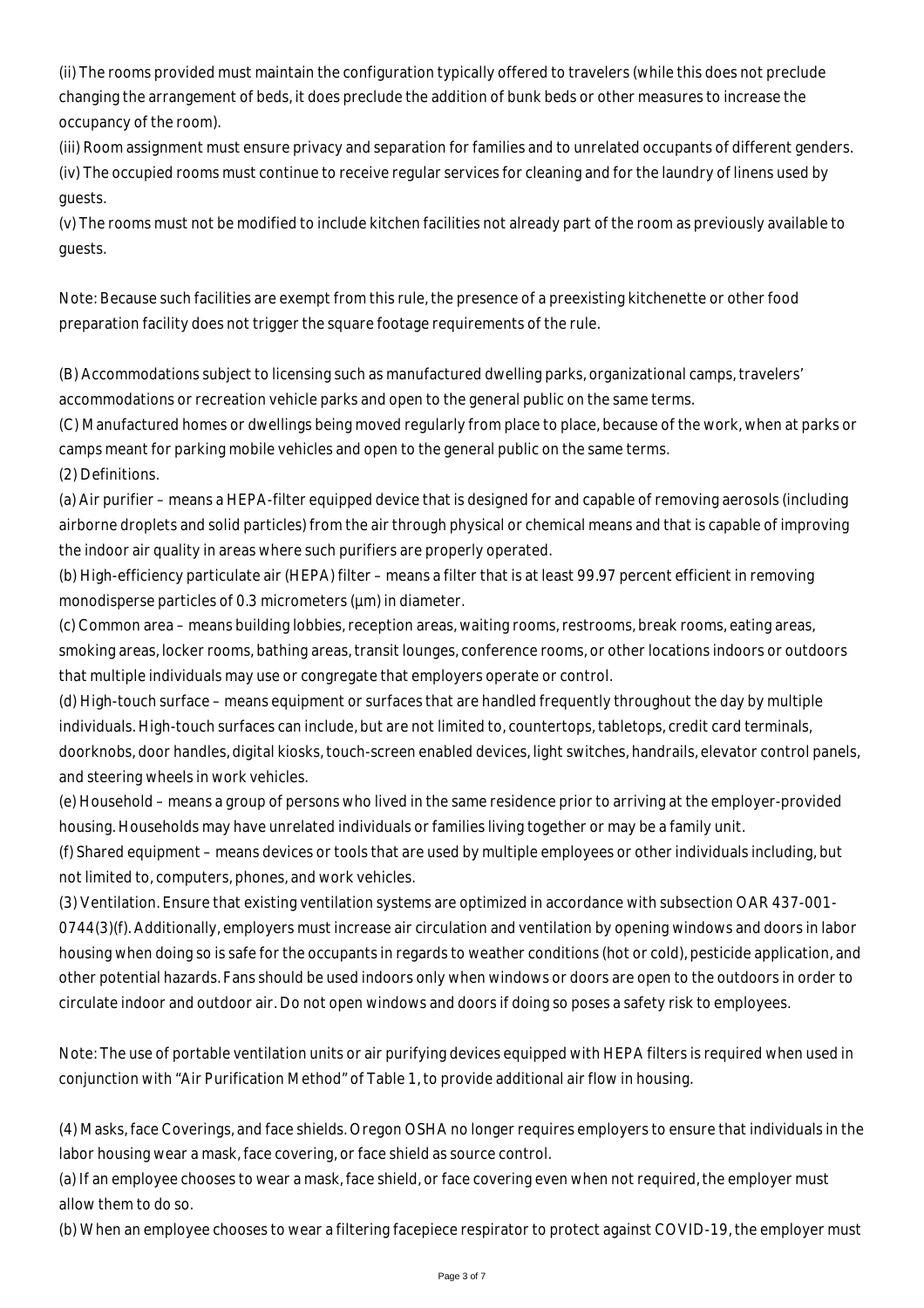allow that use and follow the "voluntary use" provisions of the Respiratory Protection Standard (OAR 437-004-1041 or 29 CFR 1910.134).

(5) Physical distancing monitor. Oregon OSHA no longer requires operators to identify individuals to be responsible as a physical distancing monitor.

(6) Special housing capacity measures. Labor housing facilities must implement measures as required by this rule for property under their control. Operators of employer-provided labor housing must select either the "Air Purification Method", or the "Additional Capacity Reduction Method" described below.

(a) Air Purification Method:

(A) Operators must ensure at least six-foot distancing from center point of a single-occupant bed.

(B) Sleeping rooms:

(i) Individuals in each sleeping room using double bunk beds where all occupants in the room are part of the same household or are related must have at least 40 square feet of floor space per occupant; or

(ii) Use of both beds in a double bunk bed must not be allowed for individuals who are neither related nor part of the same household. In each sleeping room where one or more persons are neither related to nor part of the same household as one or more other occupants, all occupants must be provided at least 50 square feet of floor space per occupant.

(iii) Operators must provide air purifiers for each room where people sleep, whether in dedicated sleeping rooms or in rooms where occupants cook, sleep, and live. Air purifiers must meet the following requirements:

(I) Must have a CADR (clean air delivery rate) sufficient enough to provide four air changes per hour (ACH), and

(II) Must not produce ozone either as a byproduct or as the primary method of cleaning the air.

(b) Additional Capacity Reduction Method:

(A) Beds and cots must be spaced at least six feet apart between frames in all directions, and arranged so that occupants in the beds alternate from head to toe.

(B) Sleeping rooms:

(i) Individuals in each sleeping room not using double bunk beds where all occupants in the room are members of the same household or are related must be provided at least 50 square feet of floor space per occupant; or

(ii) Individuals in each sleeping room using double bunk beds where all occupants in the room are members of the same household or are related must be provided at least 40 square feet of floor space per occupant; or

(iii) Use of both beds in a double bunk bed must not be allowed for individuals who are neither related nor part of the same household. In each sleeping room where one or more persons are neither related to nor part of the same household as one or more other occupants, all occupants must be provided at least 100 square feet of floor space per occupant.

Table 1 – Summary of Housing Requirements [See attached table]

(7) Cleaning and sanitation. Labor housing facilities must regularly clean or sanitize all common areas, shared equipment, and high-touch surfaces as defined by this rule that are under its the operator's control and that are used by employees or the public. At least daily, the following facilities must be sanitized in the described manner when used or other otherwise occupied.

(a) Bathing facilities. All common use bathing, hand washing, and laundry facilities must be clean, sanitary and operating properly. Sanitize all high-contact surfaces in common-use facilities, including (but not limited to) door handles, controls, and adjustable shower heads daily (if housing occupants are assigned this task, it must be treated as a work assignment rather than a voluntary action).

(b) Hand washing facilities. In common use facilities, do not use a single common towel. If you provide paper towels, there must be a container for their disposal. Sanitize all high-contact surfaces in common-use facilities, including (but not limited to) door handles, controls and paper towel dispensers daily (if housing occupants are assigned this task, it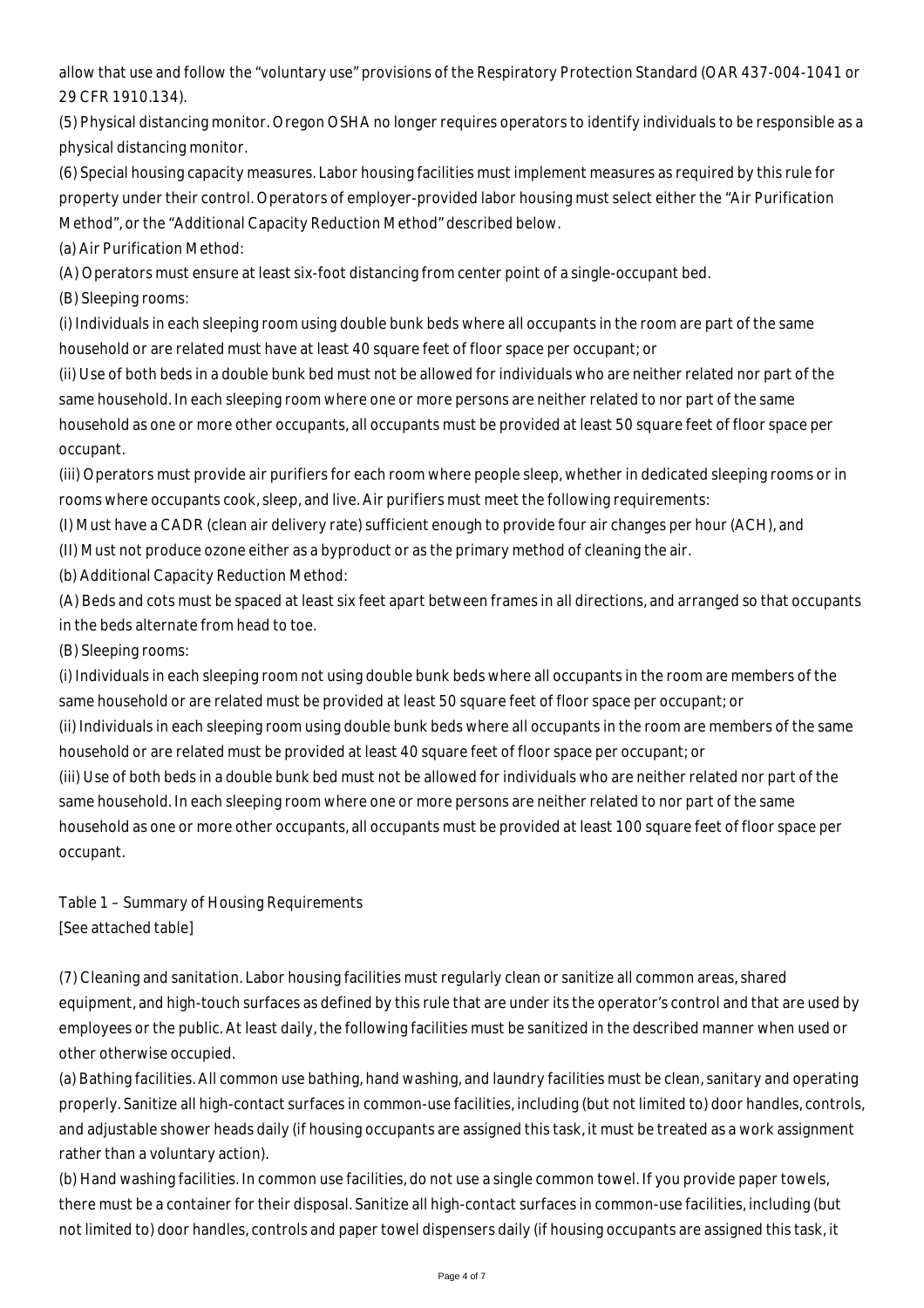must be treated as a work assignment rather than a voluntary action).

(c) Toilet facilities.

(A) Provide at least one toilet for every 15 occupants or fraction thereof for each gender in the labor housing. Toilets must assure privacy. When equipped, exhaust fans are to be left on continuously.

(B) Clean and sanitize common use toilet facilities at least daily or more often when needed to maintain sanitation (if housing occupants are assigned this task, it must be treated as a work assignment rather than a voluntary action). (C) When in use, service portable and chemical toilets at least weekly or often enough to keep them from becoming a health hazard. Clean portable toilets, chemical toilets and privies at least daily. Sanitize such common use facilities daily (if housing occupants are assigned this task, it must be treated as a work assignment rather than a voluntary action).

(d) Mattresses or pads. Fumigate mattresses or pads that are used uncovered, or treat with an effective insecticide before each season's occupancy and whenever the pad is assigned to a new user. When covers are provided, clean them before each season's occupancy and whenever the cover is assigned to a new user.

(e) Clean the facilities and equipment before each occupancy. Ensure that high-touch areas in common use facilities are sanitized at least daily (if housing occupants are assigned this task, it must be treated as a work assignment rather than a voluntary action).

(f) Nothing would prohibit workers from sanitizing these areas more frequently than would otherwise be required if the worker chooses to do so.

(g) Cleaning supplies.

(A) Housing operators must provide adequate cleaning materials at no cost, allowing occupants to clean and sanitize their living areas regularly. Occupants should be encouraged to clean their personal living areas as much as possible, including bed or bunk frames, and storage facilities, such as wall cabinets or shelves.

(B) Operators should avoid entering occupant's rooms or living quarters unless it is necessary.

Note: Where there is an actual conflict, the requirements above take precedence over those contained in OAR 437- 004-1120. When no actual conflict exists, the requirements in OAR 437-004-1120 remain in effect.

(8) COVID-19 response plan.

(a) In order to identify individuals known or suspected to be infected with COVID-19, all housing providers covered by this rule must take the following steps:

(A) Suspect COVID-19 cases should be encouraged to seek advice by telephone or similar mobile devices from a healthcare provider to determine whether further in-person medical evaluation is needed;

(B) Suspect COVID-19 cases must be isolated with sleeping, eating, and bathroom accommodations that are separate from non-isolating occupants. COVID-19 infected individuals must be isolated from others, have adequate hygiene facilities, and be taken care of by only one person in the household. If such isolation is not possible, the employer must follow the Oregon Health Authority Isolation and Quarantine Guidance; and

(C) If able, occupants known or suspected to be infected with COVID-19 must clean and disinfect their own sleeping, eating, or bathroom accommodations after each use.

(b) Confirmed COVID-19 infected persons must be isolated and only housed with other confirmed cases. Isolated persons must have separate bathroom, cooking and eating facilities separate from people who have not been diagnosed with COVID-19. Sick people should be isolated from others, have adequate hygiene facilities, and be taken care of by only one person in the household. If such isolation is not possible, follow guidance provided by the Oregon Health Authority or the local public health authority to make appropriate arrangements.

(A) If able, occupants confirmed to have COVID-19 must clean and disinfect their own sleeping, eating, or bathroom accommodations after each use.

(B) The operator must ensure that food and water is provided and monitor the safety of occupants in isolation at the operator's facility or ensure that these services are provided if isolated at another facility.

(c) Occupants who are not suspected or confirmed to have COVID-19 should not use any bed, bathroom, or common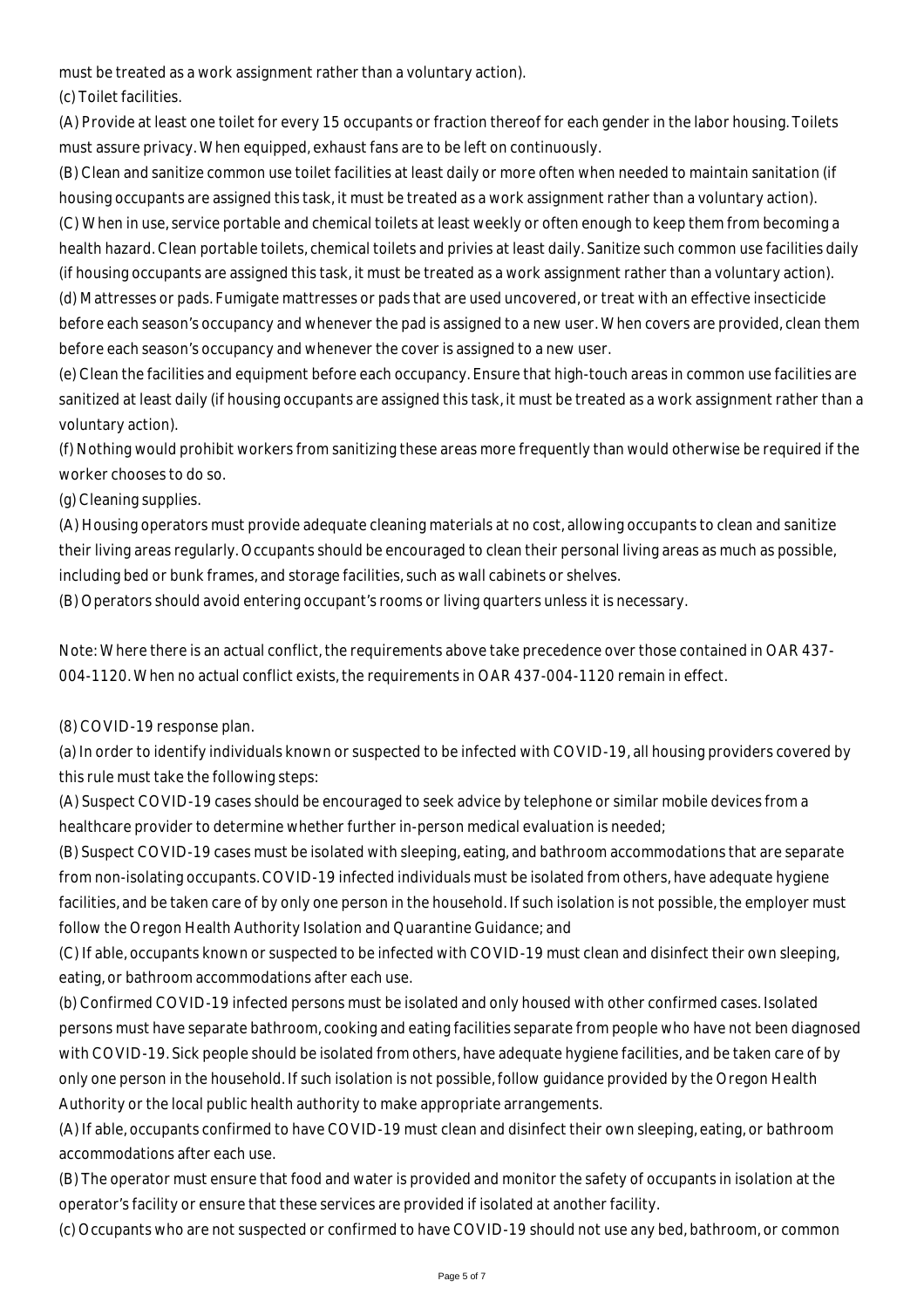area previously used by an individual suspected or confirmed to have COVID-19 until it is thoroughly cleaned following the Oregon Health Authority or Local Health Authority's guidance provided to the operator for cleaning and sanitation after a suspected or confirmed case.

(d) Instruct occupants that if they are sick or have COVID-19 symptoms, they must alert their housing operator as soon as possible.

(9) Non-employer provided transportation for labor housing. Oregon OSHA no longer requires employers to implement the transportation measures previously listed in OAR 437-001-0744 subsection (3)(b). These specific provisions are no longer in effect.

STATUTORY/OTHER AUTHORITY: ORS 654.025(2), 654.035, 656.726(4)

STATUTES/OTHER IMPLEMENTED: 654.001 through 654.295